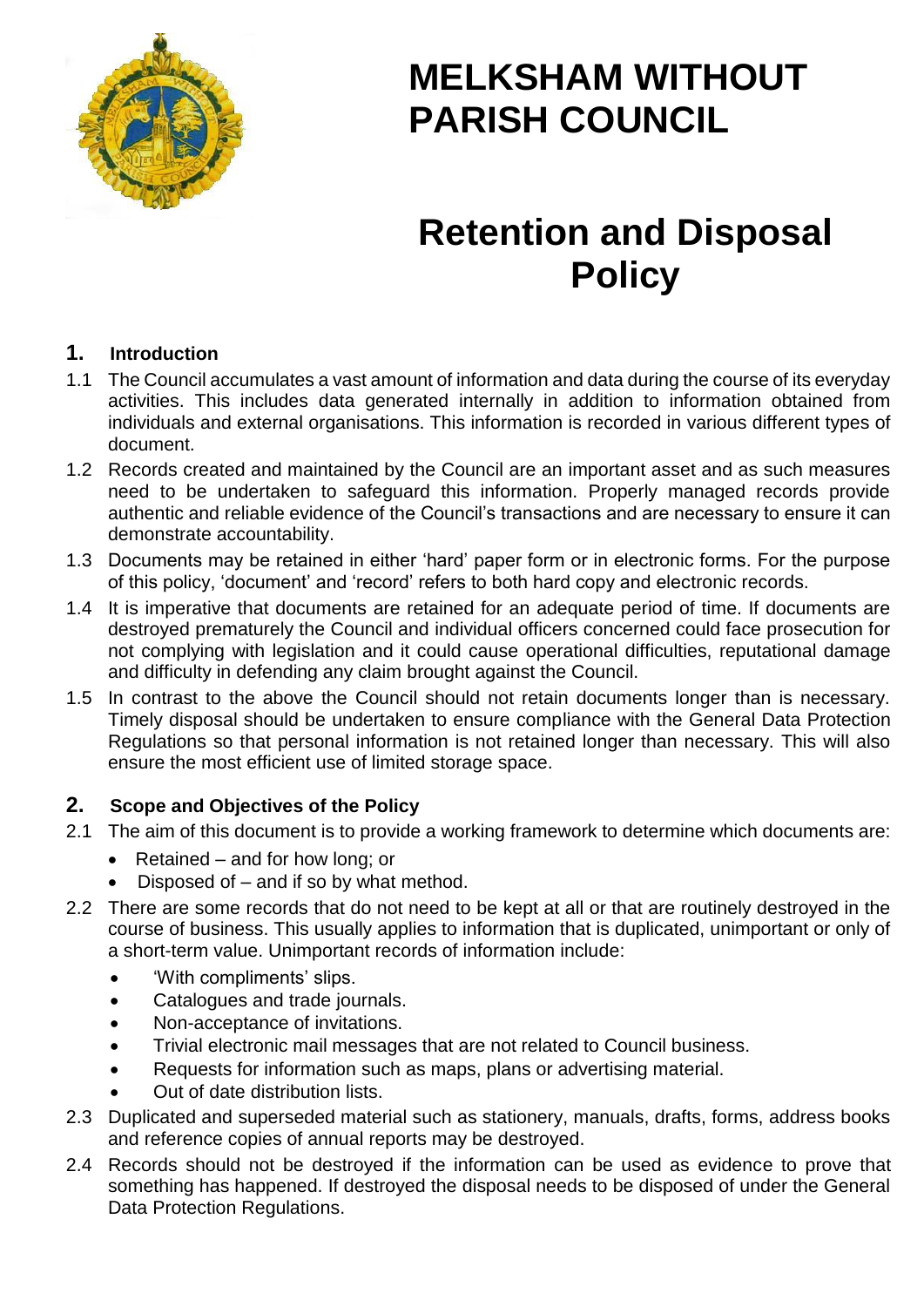## **3. Roles and Responsibilities for Document Retention and Disposal**

- 3.1 Councils are responsible for determining whether to retain or dispose of documents and should undertake a review of documentation at least on an annual basis to ensure that any unnecessary documentation being held is disposed of under the General Data Protection Regulations.
- 3.2 Councils should ensure that all employees are aware of the retention/disposal schedule.

## **4. Document Retention Protocol**

- 4.1 Councils should have in place an adequate system for documenting the activities of their service. This system should take into account the legislative and regulatory environments to which they work.
- 4.2 Records of each activity should be complete and accurate enough to allow employees and their successors to undertake appropriate actions in the context of their responsibilities to:
	- Facilitate an audit or examination of the business by anyone so authorised.
	- Protect the legal and other rights of the Council, its clients and any other persons affected by its actions.
	- Verify individual consent to record, manage and record disposal of their personal data.
	- Provide authenticity of the records so that the evidence derived from them is shown to be credible and authoritative.
- 4.3 To facilitate this the following principles should be adopted:
	- Records created and maintained should be arranged in a record-keeping system that will enable quick and easy retrieval of information under the General Data Protection Regulations
	- Documents that are no longer required for operational purposes but need retaining should be placed at the records office.
- 4.4 The retention schedules in Appendix A: List of Documents for Retention or Disposal provide guidance on the recommended minimum retention periods for specific classes of documents and records. These schedules have been compiled from recommended best practice from the Public Records Office, the Records Management Society of Great Britain and in accordance with relevant legislation.
- 4.5 Whenever there is a possibility of litigation, the records and information that are likely to be affected should not be amended or disposed of until the threat of litigation has been removed.

## **5. Document Disposal Protocol**

- 5.1 Documents should only be disposed of if reviewed in accordance with the following:
	- Is retention required to fulfil statutory or other regulatory requirements?
	- Is retention required to meet the operational needs of the service?
	- Is retention required to evidence events in the case of dispute?
	- Is retention required because the document or record is of historic interest or intrinsic value?
- 5.2 When documents are scheduled for disposal the method of disposal should be appropriate to the nature and sensitivity of the documents concerned. A record of the disposal will be kept to comply with the General Data Protection Regulations.
- 5.3 Documents can be disposed of by any of the following methods:
	- Non-confidential records: place in waste paper bin for disposal.
	- Confidential records or records giving personal information: shred documents.
	- Deletion of computer records.
	- Transmission of records to an external body such as the County Records Office.
- 5.4 The following principles should be followed when disposing of records:
	- All records containing personal or confidential information should be destroyed at the end of the retention period. Failure to do so could lead to the Council being prosecuted under the General Data Protection Regulations.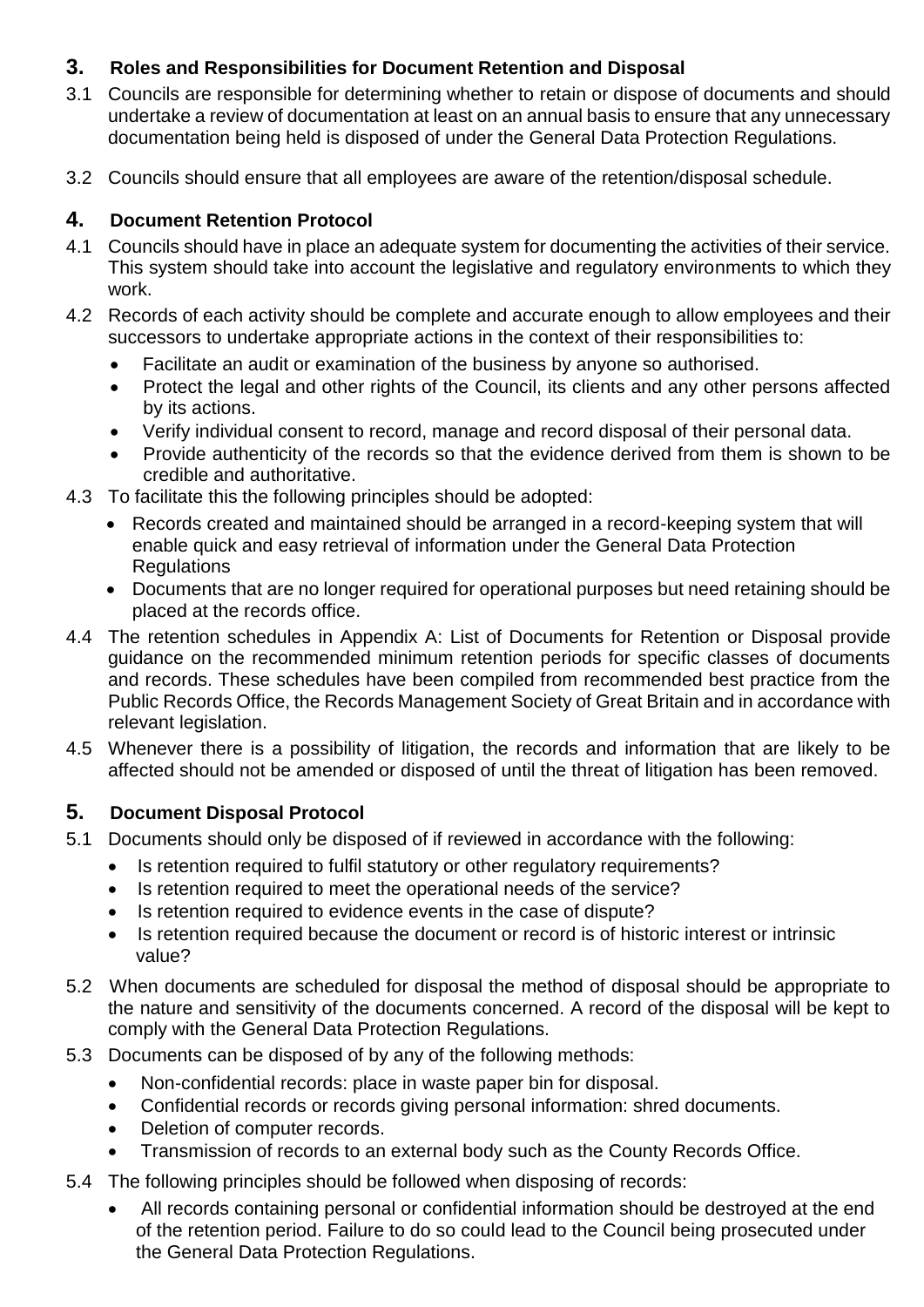- the Freedom of Information Act or cause reputational damage.
- Where computer records are deleted steps should be taken to ensure that data is 'virtually impossible to retrieve' as advised by the Information Commissioner.
- Where documents are of historical interest it may be appropriate that they are transmitted to the County Records office.
- Back-up copies of documents should also be destroyed (including electronic or photographed documents unless specific provisions exist for their disposal).
- 5.5 Records should be maintained of appropriate disposals. These records should contain the following information:
	- The name of the document destroyed.
	- The date the document was destroyed.
	- The method of disposal.

## **6. Data Protection Act 1998 – Obligation to Dispose of Certain Data**

6.1 The Data Protection Act 1998 ('Fifth Principle') requires that personal information must not be retained longer than is necessary for the purpose for which it was originally obtained. Section 1 of the Data Protection Act defines personal information as:

Data that relates to a living individual who can be identified:

- a) from the data, or
- b) from those data and other information which is in the possession of, or is likely to come into the possession of the data controller.

It includes any expression of opinion about the individual and any indication of the intentions of the Council or other person in respect of the individual.

- 6.2 The Data Protection Act provides an exemption for information about identifiable living individuals that is held for research, statistical or historical purposes to be held indefinitely provided that the specific requirements are met.
- 6.3 Councils are responsible for ensuring that they comply with the principles of the under the General Data Protection Regulations namely:
	- Personal data is processed fairly and lawfully and, in particular, shall not be processed unless specific conditions are met.
	- Personal data shall only be obtained for specific purposes and processed in a compatible manner.
	- Personal data shall be adequate, relevant, but not excessive.
	- Personal data shall be accurate and up to date.
	- Personal data shall not be kept for longer than is necessary.
	- Personal data shall be processed in accordance with the rights of the data subject.
	- Personal data shall be kept secure.
- 6.4 External storage providers or archivists that are holding Council documents must also comply with the above principles of the General Data Protection Regulations.

## **7. Scanning of Documents**

- 7.1 In general once a document has been scanned on to a document image system the original becomes redundant. There is no specific legislation covering the format for which local government records are retained following electronic storage, except for those prescribed by HM Revenue and Customs.
- 7.2 As a general rule hard copies of scanned documents should be retained for three months after scanning.
- 7.3 Original documents required for VAT and tax purposes should be retained for six years unless a shorter period has been agreed with HM Revenue and Customs.